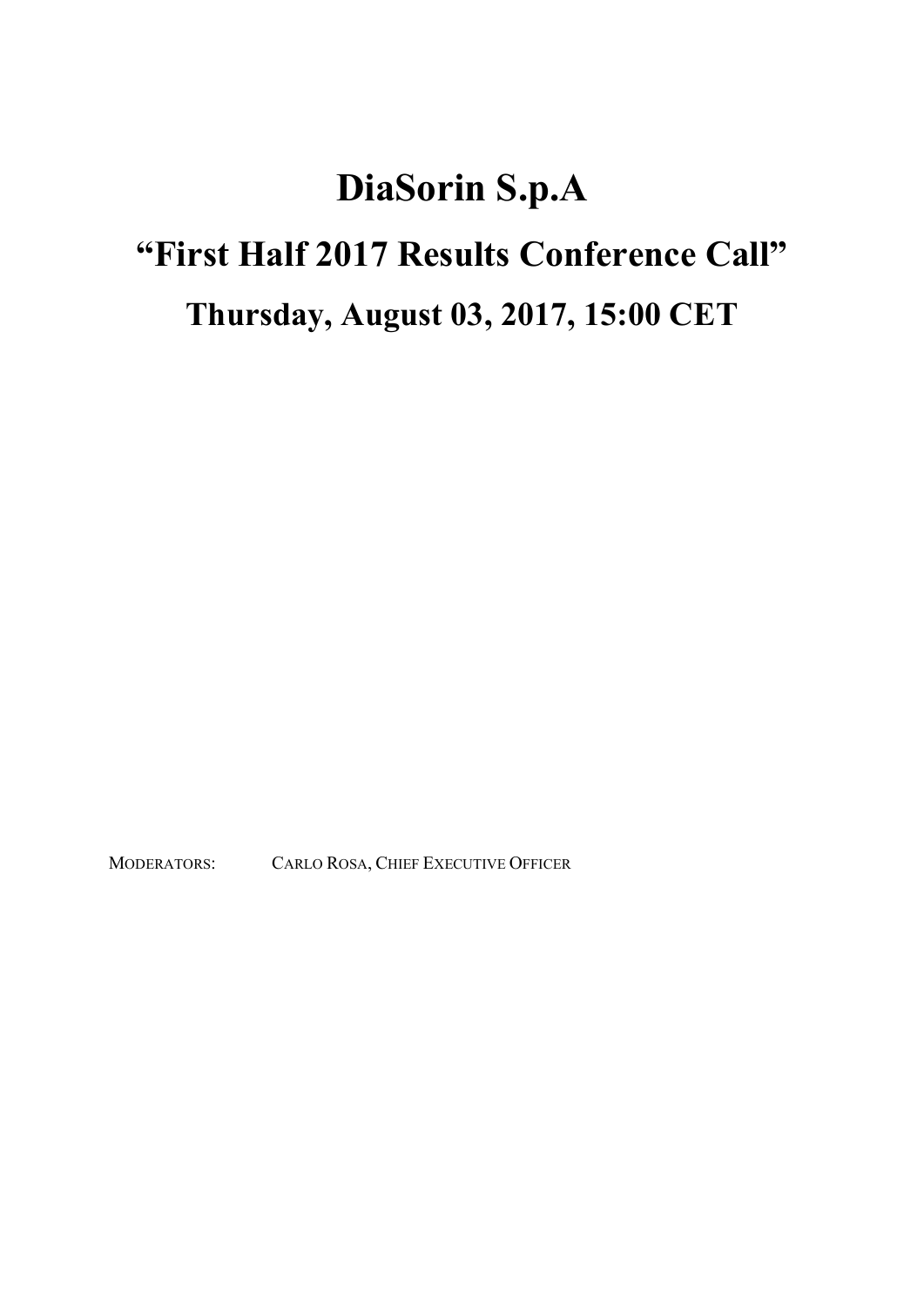OPERATOR: Good afternoon. This is the Chorus Call conference operator. Welcome and thank you for joining the DiaSorin First Half 2017 Results Conference Call. After the presentation there will be an opportunity to ask questions.

> At this time, I would like to turn the conference over to Mr. Carlo Rosa, CEO of DiaSorin. Please go ahead, sir.

CARLO ROSA: Yes, thank you, operator. Ladies and gentlemen, good morning or good afternoon and welcome to the quarter 2 call. I will split my speech in two parts. First, I would like to comment on the recent acquisition of certain assets from Siemens. And then I will get into the quarter 2 results.

> So discussing the Siemens acquisition, I think it's a typical bolt-on acquisition for DiaSorin. If you remember, when we met with a series of investors and also a month ago when we presented the 3 years' plan and we discussed about M&A strategy, it was very clear to us that there is an opportunity...it is an opportunity for the Company to buy good products, maybe with aging technology, but these products do come with a set of customers that can be converted then to the most updated chemiluminescence technology provided by the LIAISON platform. And we did this already twice. We did it with the Parvovirus line, when we bought Biotrin and we certainly did it with Murex with hepatitis and HIV.

> In this case, this asset is extremely strategic for DiaSorin because it provides access to a few hundred customers in Europe. The bulk of the revenues generated with these products are coming from Europe. Europe today is a market that is consolidating. There are less and less customers as a result of the fact that hospitals are getting synergies combining their labs operations. And in certain countries of Europe like Germany and France, private labs are taking, as already happening in the US, the lion's share of the market.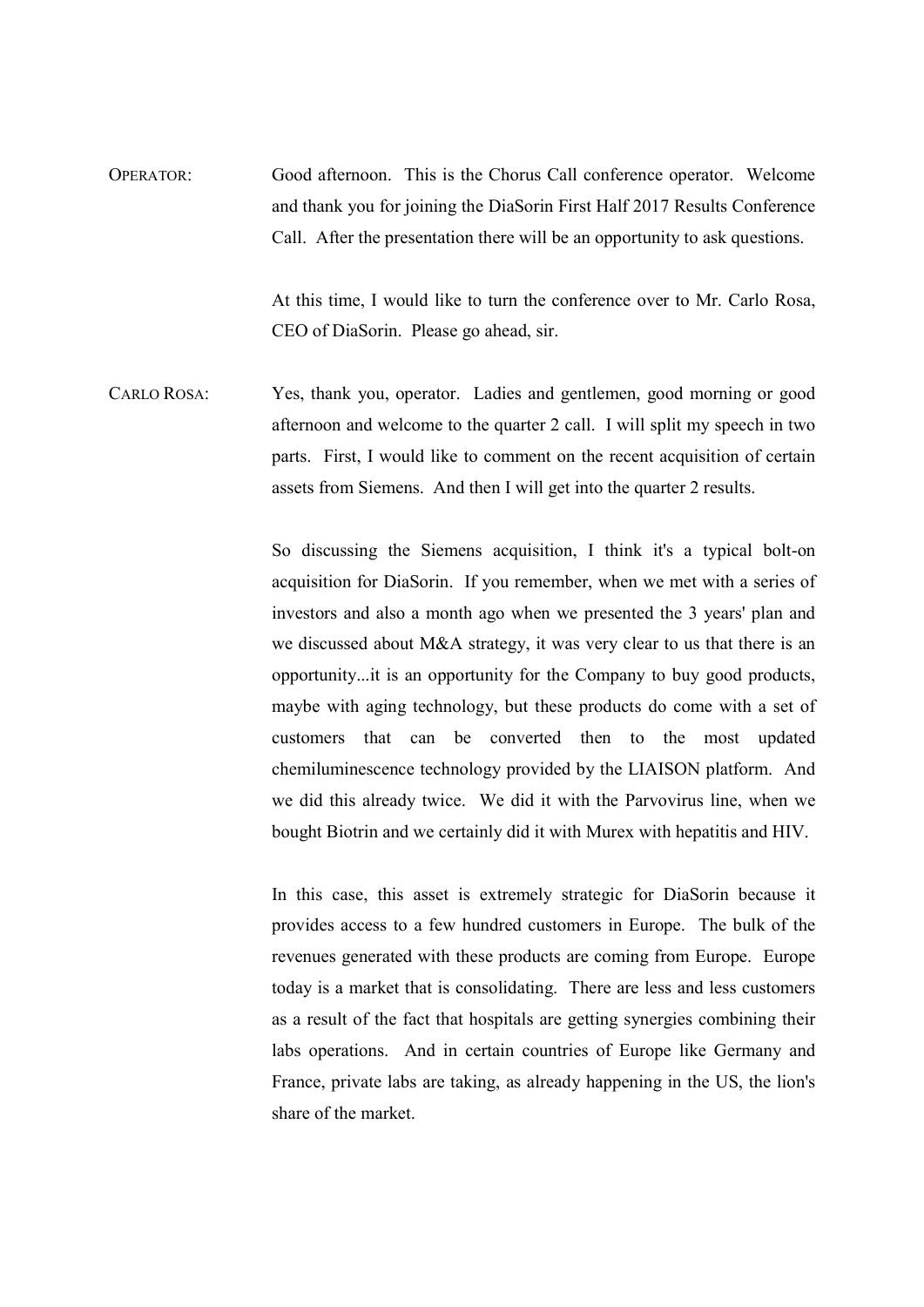So in a market where certainly there is consolidation, accessing to new customers sometimes is complicated and in this case, through this acquisition, we would access the market. I think it's worth noting that if you look at this ELISA product that today are carried by Siemens and will be transferred to DiaSorin at closing, we do have available on our existing platform 95% of the products. So there is no need to do any product development. All products are available. And so we would be ready almost immediately to proceed with approaching these customers and provide them with a better solution than what they have today.

 So in this sense, it's a bolt-on acquisition because it is...it fits like a glove, our existing business. It is strategic because it's directed toward the European market that for us does represent a little bit less than 50% of our revenues. And it is made of products which are all infectious disease products, which as you know are strategic when it comes to DiaSorin. Infectious disease products today do represent over 50% of our overall revenues.

 As far as time is concerned, today we have filed with antitrust and we expect clearance by the end of August. And we expect closing to happen at the beginning of October...actually October 1. The implementation, moving forward there is going to be a transfer of customers and then Siemens will continue to supply products to DiaSorin for 3 years after closing and that would give us enough time to proceed with approaching customers and directing customers to our own products.

 As Mr. Pedron will comment from a profitability point of view, we expect the profitability provided by this business to be in line with the current DiaSorin profitability. In terms of additional OPEX, we expect to add a few headcounts in Europe to support the expansion of the LIAISON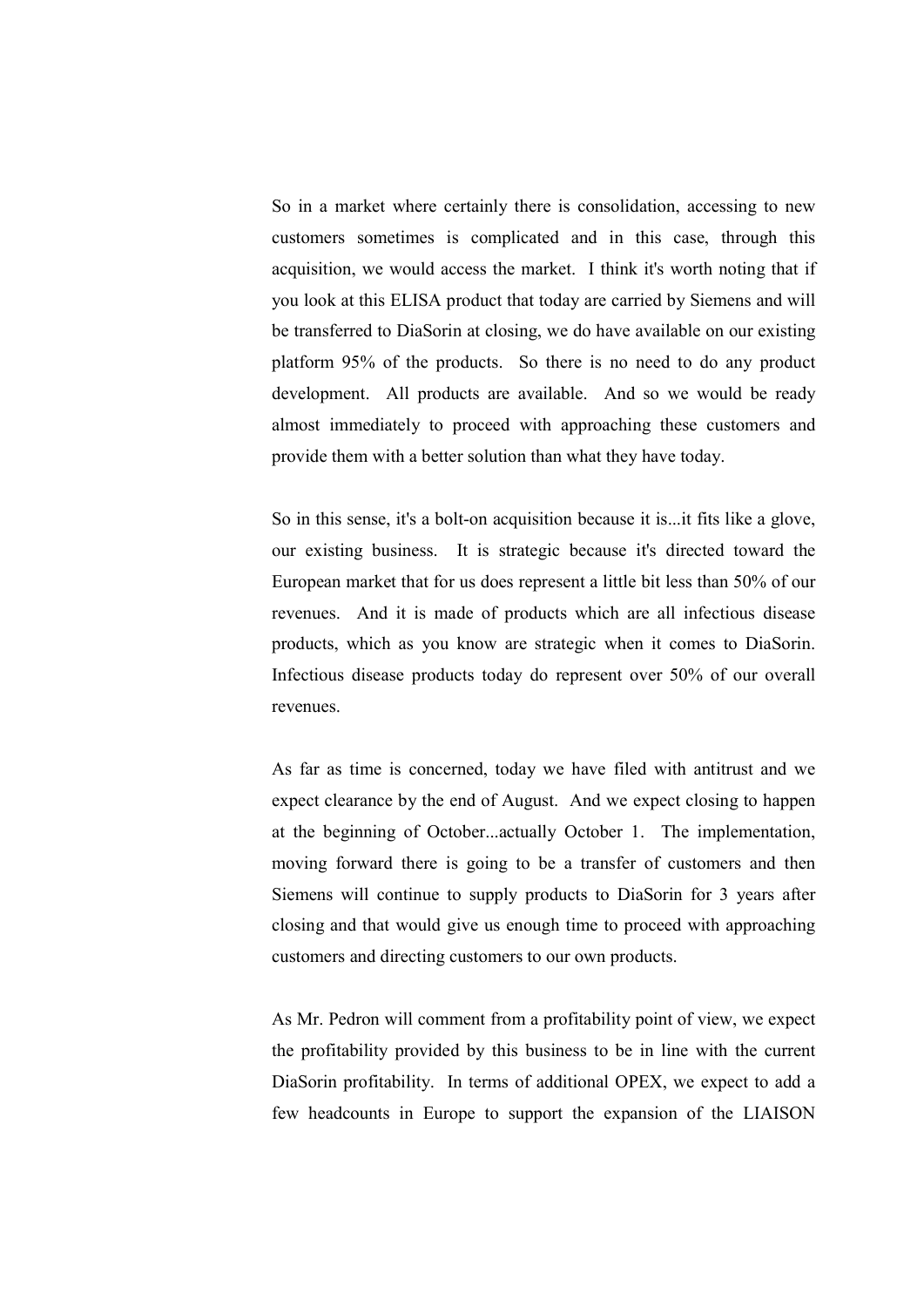installed base related to the fact that, again, this will become more an additional account for our LIAISON business.

 Now, let's go back to our current business and let me comment briefly quarter 2 and then Mr. Pedron will take you through the numbers. Quarter 2, as you have seen, has been a very good quarter from a revenue perspective as well as from a profitability perspective. The Company now is, from an EBITDA point of view, is back to 39 and-a-change percent EBITDA margin, which bring us back to where we were with...when Vitamin D was the lion's share of our revenues.

 Certainly the situation has much changed since then. Vitamin D represents only less than 20% of the total turnover. And therefore, the risk exposure today is much less than what it used to be and this level of profitability is related to a series of products as we have discussed many times and not just to 1 product that makes our portfolio attractive for customers. It's a portfolio that is driving growth in different geographies and guarantees very high margins to the Company.

 Now if we discuss about different geographies and we start from Europe. As you all know, Europe is a market that overall is consolidating. And if we go to the EDMA statistics at the country level, we see that at best, it's flat, if not declining, as a result of price considerations and the fact that in several countries tenders...public tenders today are grouping several hospitals together and therefore the governments are trying to obtain savings increasing volumes.

 So notwithstanding that, our business is growing 8%, which again is very good. And the very good news is also related with Italy because as you have seen in the last part of...in 2016 actually, there was a decline in business in Italy related to the application of certain policies by the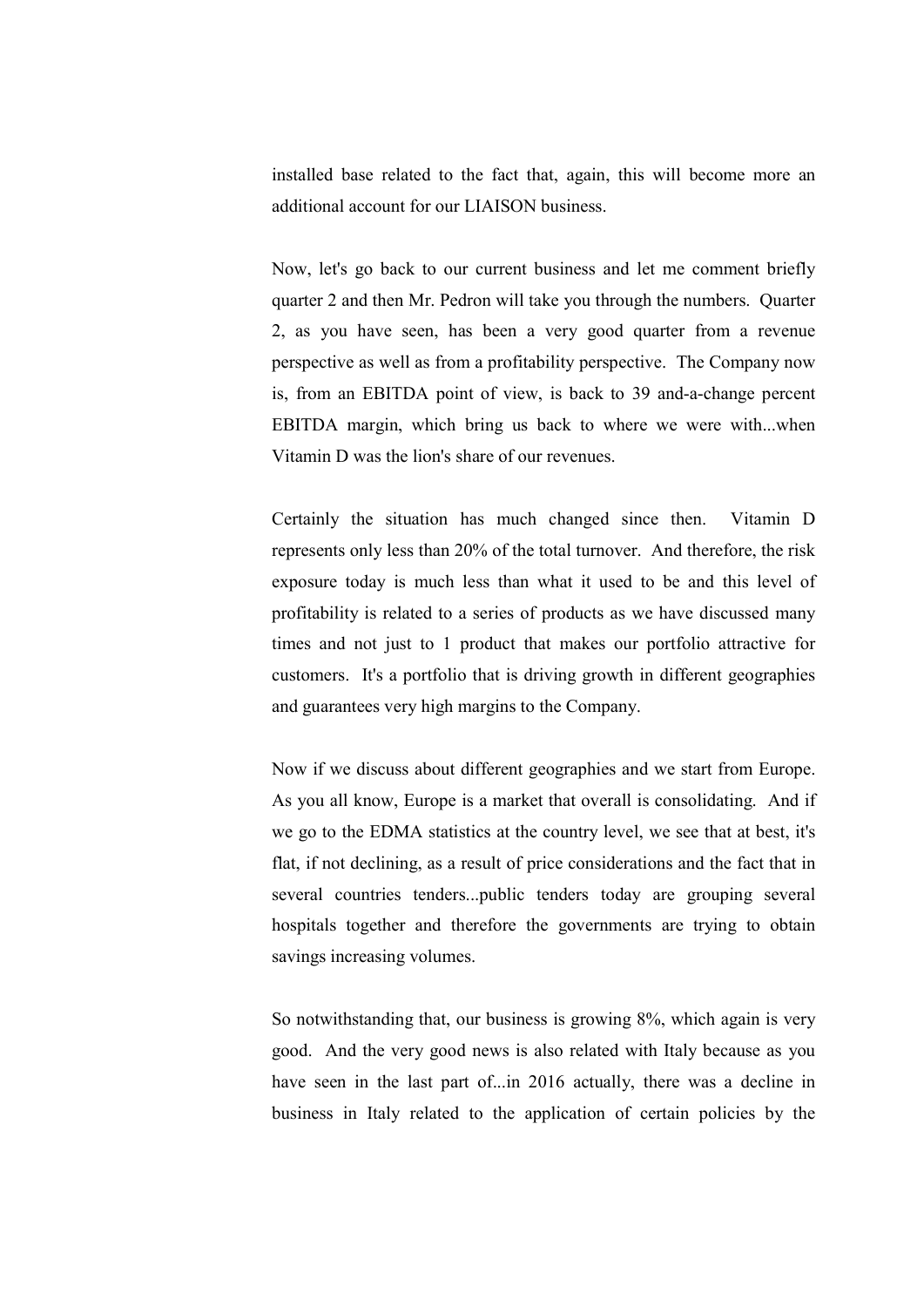government directed to decrease testing volume. Today, starting from Q1 as you have seen last time and now with quarter 2, Italy is back in business, it's growing again over 3% for us and this is certainly a good news because Italy is our third largest market and it's a very profitable business for DiaSorin.

 As far as the other European countries, again, Germany is growing fast as a result of a very successful acceptance; let me say, of our platforms in the main large chains that do dominate the German market. What is very interesting is that in Germany DiaSorin has always had a disproportionate amount of its business associated with large laboratory chains. And the Siemens acquisition would be very interesting because a good chunk of the Siemens business is actually directed toward the hospital market in Germany.

 And so, we see specifically in that market, the opportunity through this acquisition to move from the private lab chains, which is again where we are having lots of success today, also into the hospital market which is a very sophisticated market. Usually, we are talking about very large centers with research and development activities which have been traditional Siemens accounts for the specialty products and now will become DiaSorin accounts. So overall, I would say Europe today is doing very well and strategically with this acquisition, we are providing a further opportunity to grow through the various European countries.

 Let's move to the US, US, again it has been a very good quarter. US is, like-for-like, meaning excluding the molecular business, which today make the US still not comparable for quarter two, is growing single-digits which is good, because that growth is you know, is a combination of a declining franchise for vitamin D and a very strong growth. We are talking about 20%...up 20% growth of the CLIA ex vitamin D business in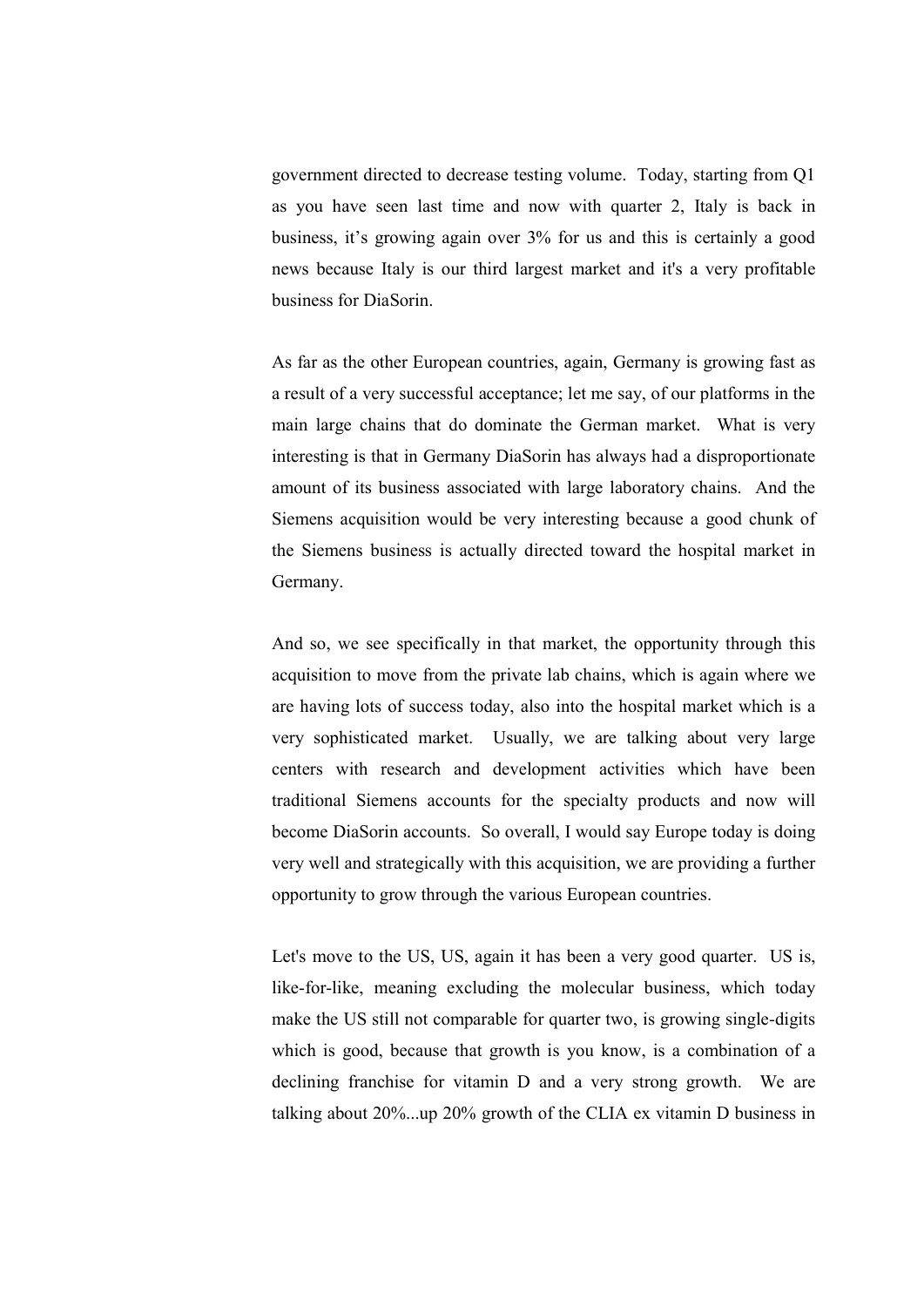the US, certainly supported by the fact that we won a very large contract last year.

 And now, we are...with the month of July, we are at the final implementation of the contract which is starting in full steam in quarter three. So the result of the US is very reassuring, because it's a combination of two good quarters, plus the fact that from the third quarter we expect acceleration because of the full implementation of the infectious disease contract.

 As far as...now if we move to South America; South America is a solid business, is growing 12% mainly driven by the success in Brazil which is confirming to be a very good...in a very good cycle as we speak. We continue to develop business, mainly in the big private laboratory chains, as well as, some of the reputable public hospital institutions. And I am happy to report that Brazil is also becoming a very good contributor to the Company profitability. So the mix is right…the customer mix is right, and certainly positioning of the Company as a specialty Company allows in that difficult market, the Company to build a solid...to own a solid spot in this market.

 Last but not least is Asia Pacific; Asia Pacific, good growth, 20% in China which is the main driver in that area. The 20%...in the 20% we see that in quarter one and quarter two, compared to last year, we had softening of some of the volume related to some of the products we sell in the prenatal market. And this is because newborns in 2016 were a record year, 17.8 million newborns in China in '16.

The forecast for 2017 is that...it's going to be an average year. So usually an average year means for China around 16 million newborns which certainly leaves some gaps vis-à-vis volume for some of the prenatal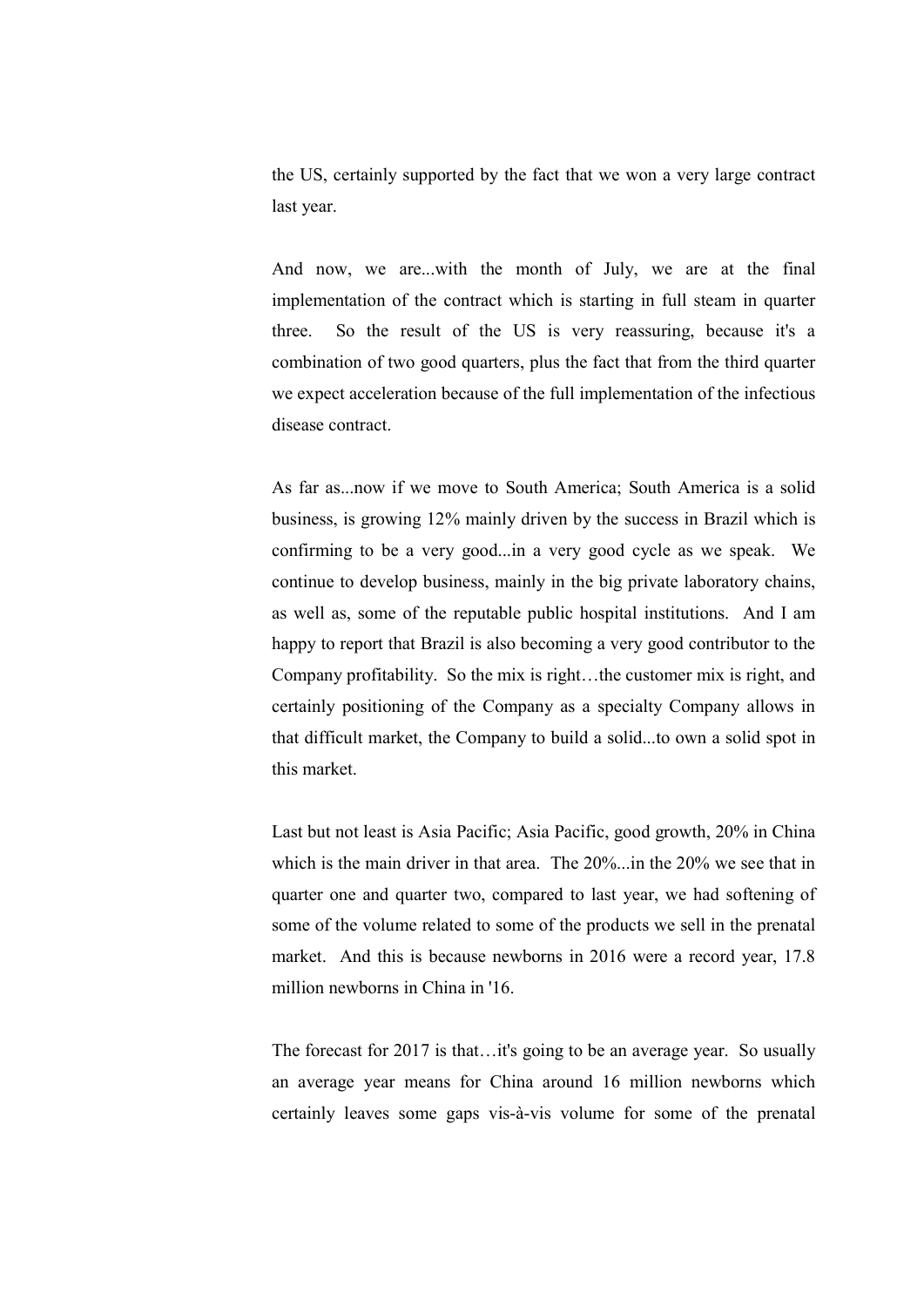testing, but notwithstanding that the Company is growing 20%. So China continues to be an opportunity for the Company. A very solid installed base going to China, we are continuing to install roughly 20 systems per month and we expect to finish-up the year with over 240 systems...new systems installed in the Country, mainly in Class 3, Class 2 hospitals.

 As far as...if you look at the product lines, I just would like to comment on vitamin D, and provide the usual guidance for vitamin D. Vitamin D in Q1 and Q2 has been good for us, as you have seen, we are up 1.6% overall versus last year, whereas our typical recommendation about vitamin D is that is a declining franchise as a combination of price pressure happening in the major markets. And so, I would like to avoid that analysts take a bullish view, as far as, vitamin D is concerned. If I don't get [indiscernible] when vitamin D a quarter is down 5%, I'm not getting overexcited if it is up 1.6%.

 So we continue to read the market; the vitamin D market, as usual, is a market that is heavily depending on volumes in certain countries. It can be up one quarter, it can be down another quarter, but overall, as outlined in our plan, we expect this franchise to decline over time.

 Last but not least, a couple of comments on product development. In the first six months, we launched four new products when it comes to CLIA, and we launched the first three products when it comes to molecular. So we are taking the...we were able to get to DiaSorin Molecular and have an impact on the ability of this Company to develop products, and develop products on time. As you know, this is key, as far as, allowing the Company to enrich [ph] menu and become more competitive for a longterm future growth, and we believe we are on the right path vis-à-vis with that.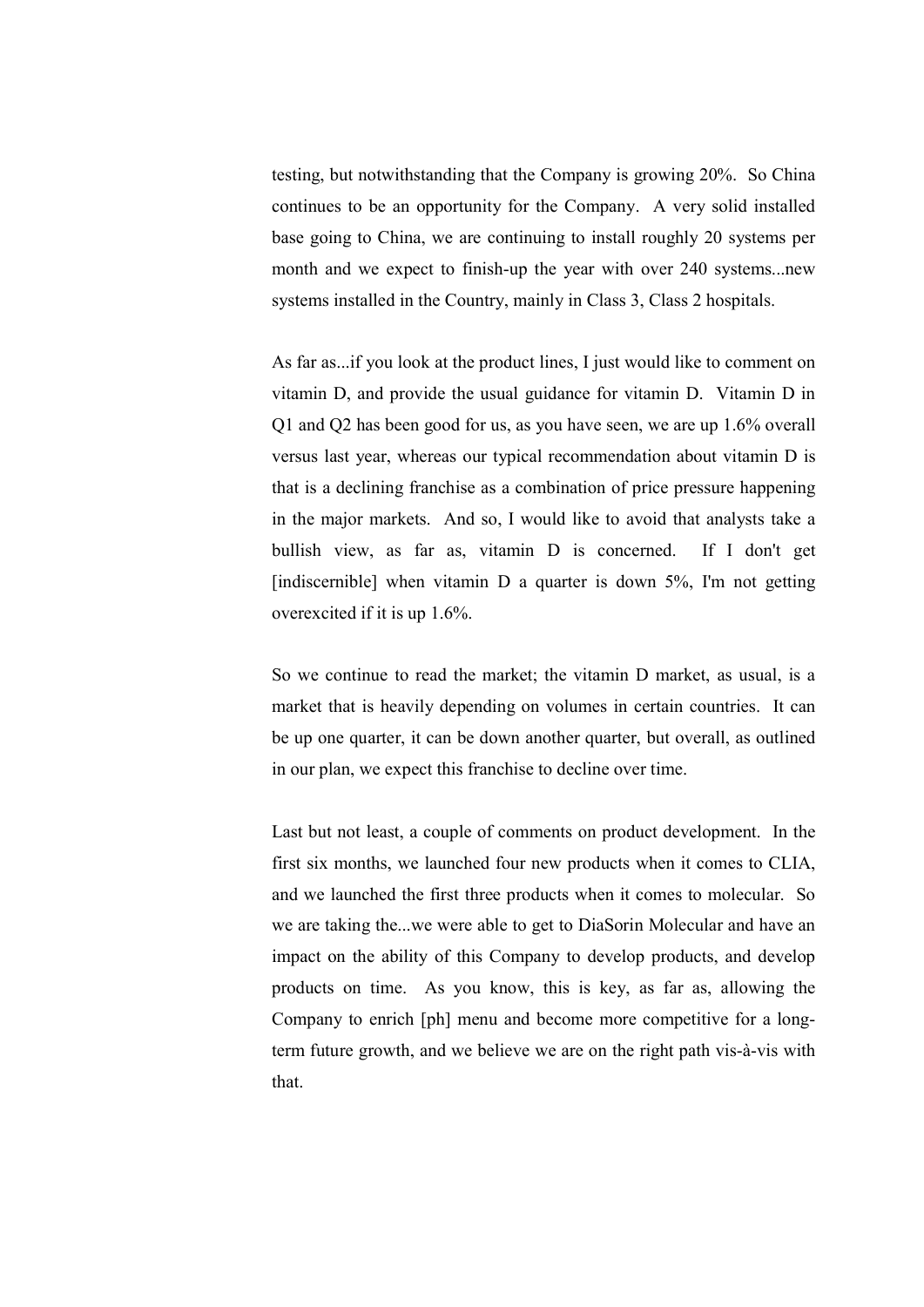I would now give the podium to Mr. Pedron, who will take you through the financials and then we will move to Q&A. Thank you.

PIERGIORGIO PEDRON: Thank you, Carlo. Good afternoon, everybody. In the next few minutes, I am going to walk you through the financial performance of DiaSorin, during the first half of 2017. I will also make some remarks on the contribution of the second quarter.

> Before, we start, again, let me please remind you that we've begun reporting the Focus business since May 2016. And so, the perimeter of consolidation in H1 '17 is different from the one of '16. The Focus business contribution would be normalized starting from the next quarter…quarter-on-quarter, I mean. Said that, as usual, I would like to start with what I believe are the main highlights of the period.

> We grew half one revenues in line with our full-year guidance and with a material increase over 2016. This has been influenced by the just mentioned different perimeter of consolidation and by the strong performance of the like-for-like business.

> Indeed half one revenue grew [ph] with constant exchange rate and scope of consolidation it did touch [ph] above 7%, and this increase has been fueled by a very strong quarter two. We closed half one EBITDA better than our full-year guidance, with a strong growth over the previous year, about 22% or  $E$ 23 million at constant exchange rate with an EBITDA margin at 39.5%, better by 110 basis points compared to last year.

> This increase is the result of the different scope of consolidation, some positive phasing on operating expenses, lower nonrecurring expenses and most important, our capability to confirm a strong profitability of the likefor-like business.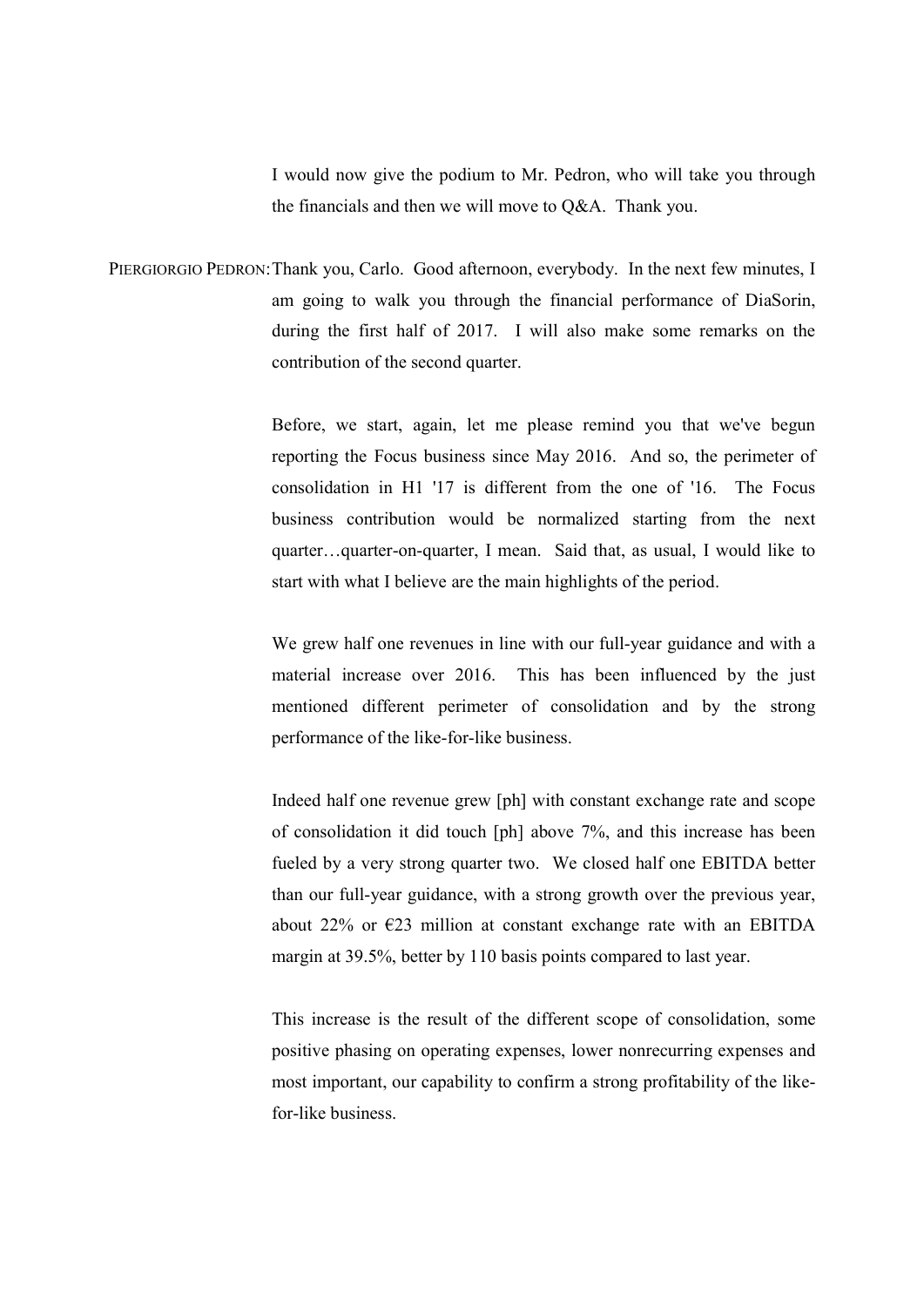Lastly, DiaSorin keeps confirming its ability to generate a strong free cash flow,  $661$  million in the period with a growth of about 13% compared to 2016, which allowed us to close the half year with a positive net financial position of about  $\epsilon$ 90 million after having paid in May dividends to our shareholders for about €44 million.

Let's now go through the main items of the P&L. As we said, half year 2017 revenues at  $\epsilon$ 319.3 million grew by almost 20% compared to last year and by 18.3% at constant exchange rate. During the first six months of the year, we had a positive FX tailwind of  $64.3$  million, mainly driven by the appreciation of US dollar and Brazilian real, against the Euro, just partially offset by the depreciation of the Chinese renminbi and the British pound.

Gross profit at  $\epsilon$ 219 million grew by almost 20% or  $\epsilon$ 36 million compared to last year. Growth in the first six months of 2017 with ratio over revenues at 68.7%, which is basically in line with 2016, the difference being negative for 20 basis points and in line with what we have seen in the past few quarters.

 This is the result on one side of higher sales of specialty products; some positive effects of manufacturing efficiencies and lower depreciation rate of revenues, which almost completely offset on the other side the price pressure on CLIA [indiscernible] products and the slightly dilutive effects of the Focus business.

Total operating expenses at  $£114.6$  million or 35.9% of revenues have increased by 19% compared to last year, whereas the growth at constant exchange rate was just a touch above 17%.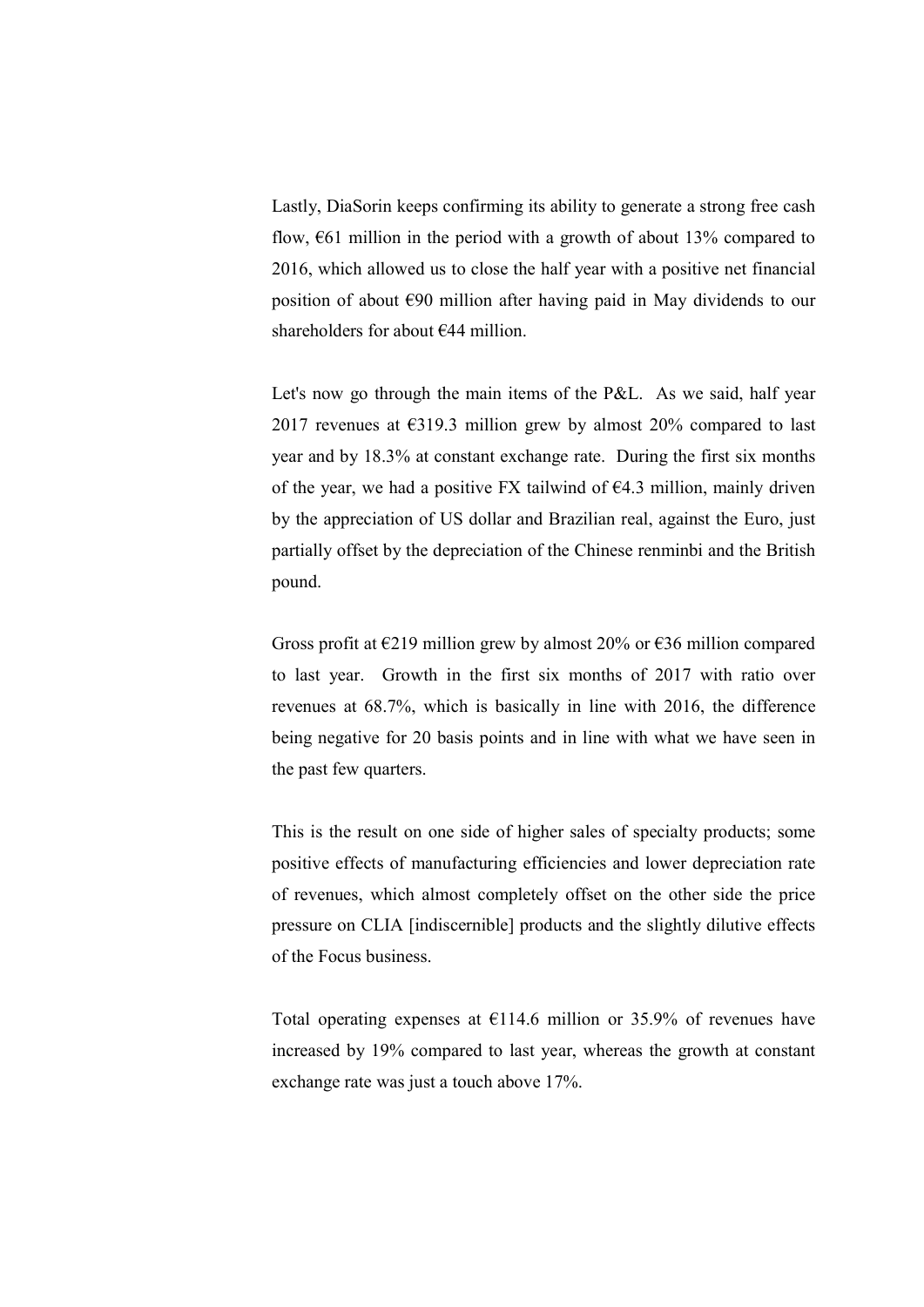Let me please remind you that, as we saw in the previous quarters and we will see for the next few ones, about  $\epsilon$ 3.2 million of the reported quarterly OPEX is driven by the depreciation of the intangible assets mainly knowhow and customer list coming from the Focus business acquisition. Net of this depreciation half 1 reported OPEX would have grown by about 14% and the ratio on revenues would have been 33.9% against 35.6% of half 1 2016. This improvement is the result mainly of operating leverage and some phasing in expenses which lead [ph] to the following quarters.

Half 1 other operating expenses at  $63.4$  million are lower than 2016 by  $E1.4$  million. Please let me remind you that 2016 was affected by some material nonrecurring expenses, mostly driven by the costs associated to the Focus business acquisition, which explained most of this difference. Besides, please note the H1 '17 is already accounting for some of the oneoff costs related to the acquisition of the Siemens ELISA business that Carlo just talked about.

As a result of what's just described, half 1 EBIT at  $E101.2$  million, or 31.7% of revenues, has increased compared to 2016 by 23% or almost  $E19$ million. The tax rate at 32.3% is 70 basis points better than 2016. This variance is in line with our expectations and as already said, is mainly driven by the reduction of the Italian corporate income tax rate from 27.5% to 24%, which took place starting from 2017.

The net result at  $66.4$  million or 20.8% of revenues is higher than the previous year by €12.4 million or almost 23%. Lastly, half 1 EBITDA at €126.2 million is better than last year by almost €24 million or 23.4%. The variance at constant exchange rate is 22.3%, which is better than our full-year guidance. EBITDA ratio of revenues of 39.5% is 110 basis points better than last year.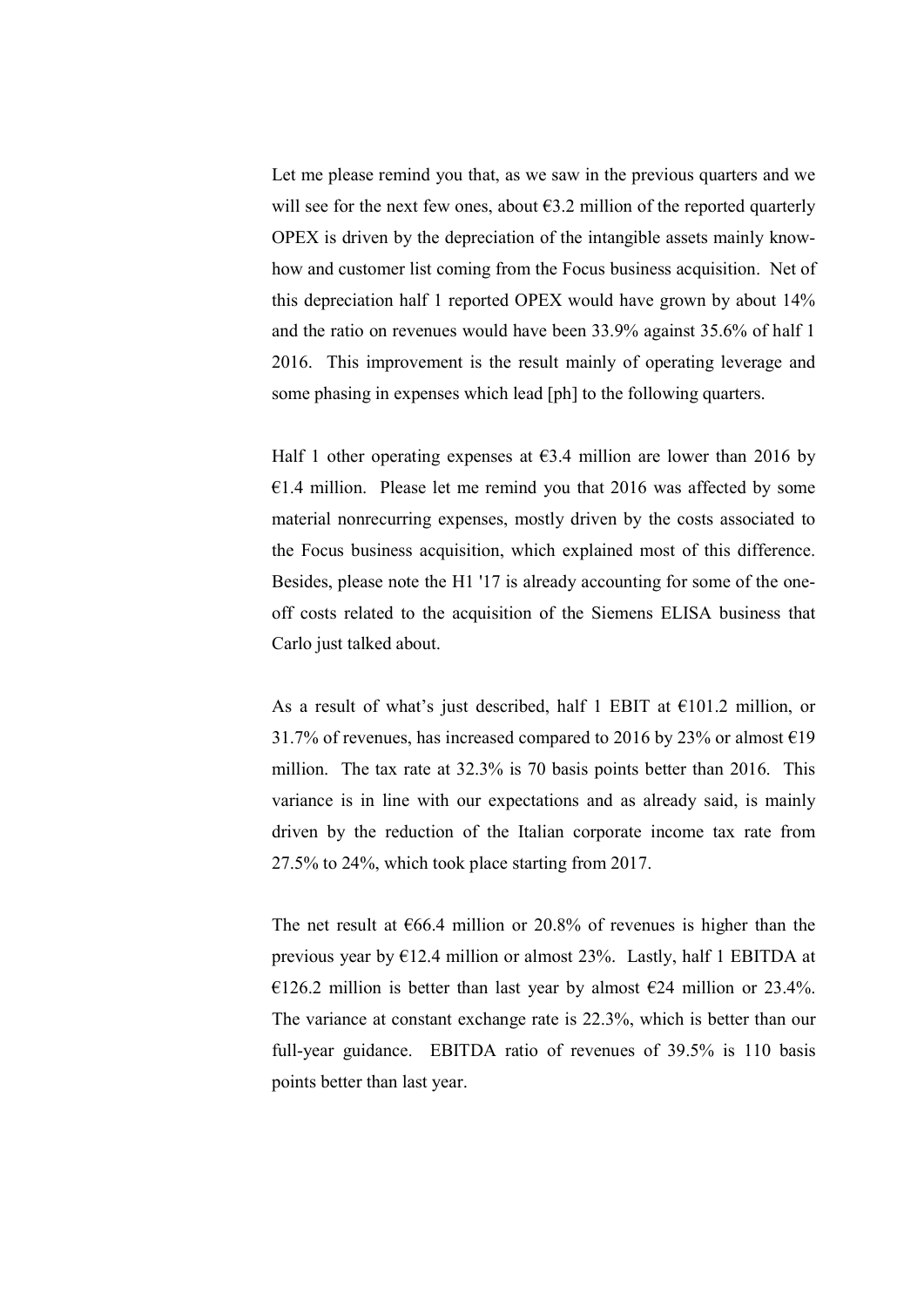This increase has been driven mainly by the following 3 factors: our ability to basically preserve our manufacturing margin offsetting some price pressures suffered on CLIA [indiscernible] products and a slightly lower profitability of the Focus business, with more sales of high-value specialty products on one side and higher manufacturing efficiencies driven by increasing volumes, operational excellence initiatives, and tight cost control, as discussed during the recent Investor Day, our constant effort aimed at delivering operational leverage through a careful cost control, plus as I said, some favorable phasing of operating expenses; and lastly, some positive effect coming from the other operating expenses line, as we said, mainly the nonrecurring expenses for the reasons that we just described.

 Let me now move to the net financial position and the free cash flow. DiaSorin closed the period with a positive net financial position of  $\epsilon$ 89.2 million and  $E129$  million in cash. This is the result of what we discussed so far and it's confirming the ability of the Group to generate a predictable and strong cash flow. During half 1, the Group has generated  $\epsilon$ 61 million compared to almost  $\epsilon$ 54 million of 2016, with an increase of about  $\epsilon$ 7 million or 13%. I believe it is worth mentioning though that during quarter 2, DiaSorin paid about  $E11$  million of more taxes than in last year, mainly driven by the tax payment phasing mechanism in place in Italy.

 Lastly, in view of the Group operating performance the management has decided to raise the guidance for 2017 EBITDA growth at constant exchange rate to about 13%. The previous guidance was a growth of about 11%. The guidance for 2017 revenues which is calling for a growth of 11% at constant exchange rate is confirmed. Please let me remind you that these updated guidance does not take into account the impact of the Siemens ELISA deal, the closing of which should take place as we said at the beginning of October. We will review our 2019 guidance to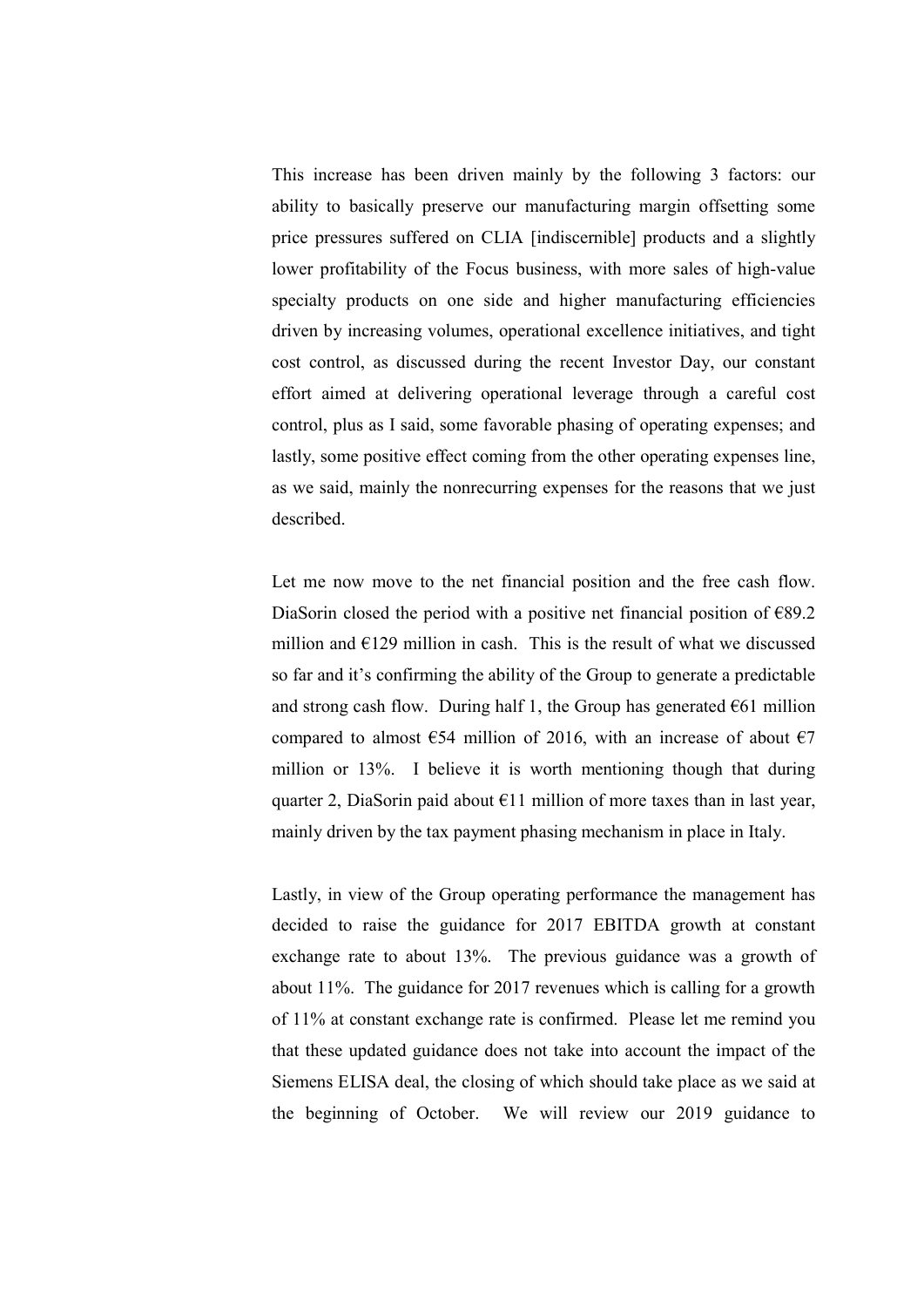incorporate the Siemens ELISA business acquisition after the closing of this deal.

 Now let me please turn the line to the operator to open the Q&A session. Thank you.

Q&A

- OPERATOR: Excuse me; this is the Chorus Call conference operator. WE will now begin the question and answer session. The first question is from Maja Pataki of Kepler. Please go ahead.
- MAJA PATAKI: Yes, hi, good afternoon. I have a couple of questions to ask. I'll stick to 3 and go back into the line. Apologies if I've missed that, but could you tell us what the organic growth was for the quarter and for H1 for the Group? And second of all, if we look at the molecular business, there was a pronounced slowdown compared to Q1 which is probably most likely related to the flu season. Can you help us out a bit, how we should think about the remaining 2 quarters of the Focus business. Should we see Q3 being more or less in line with Q2 and in Q4, see a pick-up again, as maybe the flu season starts again? And then the third question would be about the Siemens acquisition. Carlo, how should we think about the next 3 years? Over the next 3 years, you're actually distributing the ELISA test from Siemens to their customers. And can you actually already during this time try to convert some of the customers or is it really like a blocking period of 3 years and then after that customers will be ready to use your already existing portfolio? Thanks.
- CARLO ROSA: Yes, Maja, I would take the last question and then Piergiorgio will address the first two. The way you should think about it is very simple. Starting from day one, we do have access to hundreds of accounts in Europe. We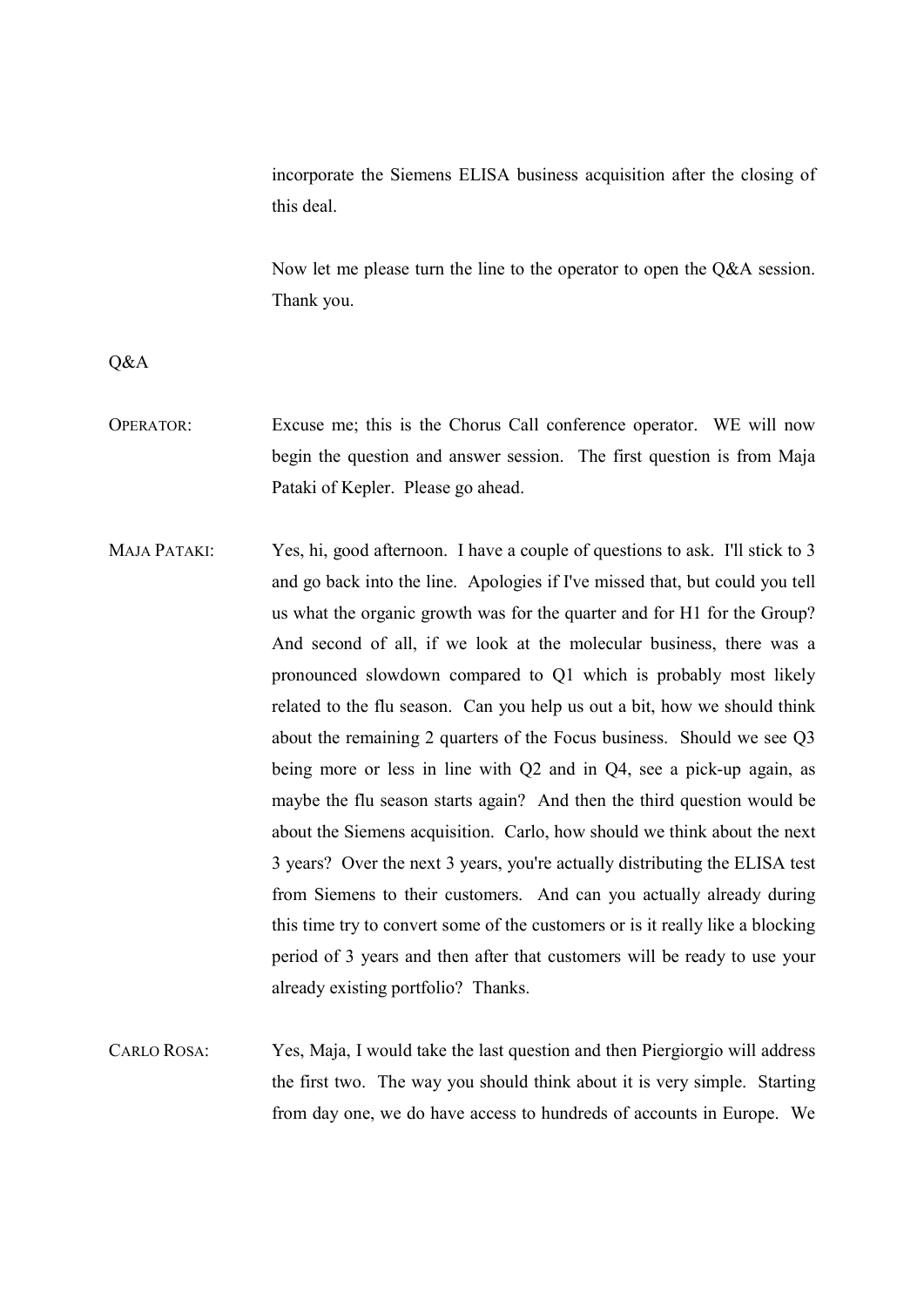need to sort out certainly the size of these accounts, and then we have three years where we can go approach this account and push conversion of technology from our own technology to the...from the existing LIAISON...ELISA technology to the LIAISON product. So there is no blocking period. It's a matter of time at the beginning for us to be introduced to the accounts. The accounts will buy the products from us. And so, they will become effectively DiaSorin customers from day one.

 And then again, there is a clock ticking and during that period of time, we are going to approach and move them to our technology. And I see honestly from this these benefits. First one is the fact that as I said before, Europe is becoming a very tough market and you can see it from the competitor numbers. DiaSorin is an exception because of the kind of products that we make. But certainly, there is a shrinking number of customers in Europe, physically shrinking, and therefore, it's more and more complicated to access a new customer base, and therefore, this acquisition, the real...what is strategic about this is the fact that we get lots of new customers.

 And so, we get access to a new customer base. Some of this customer base can be converted one-to-one because we have all the products. And from a financial point of view, they will be able with existing turnover to support on XL. Some of it will require cross-selling meaning that the customer in order to have access to the LIAISON, they will have to add on more products. So there's going to be other possibility, not only to cannibalize but to expand. Last but not least, as you remember for the smaller accounts, we were actually...we are in process of developing the LIAISON XS.

 If you remember in the previous calls, we've always stated that LIAISON XL was never going to be really a platform intended for the European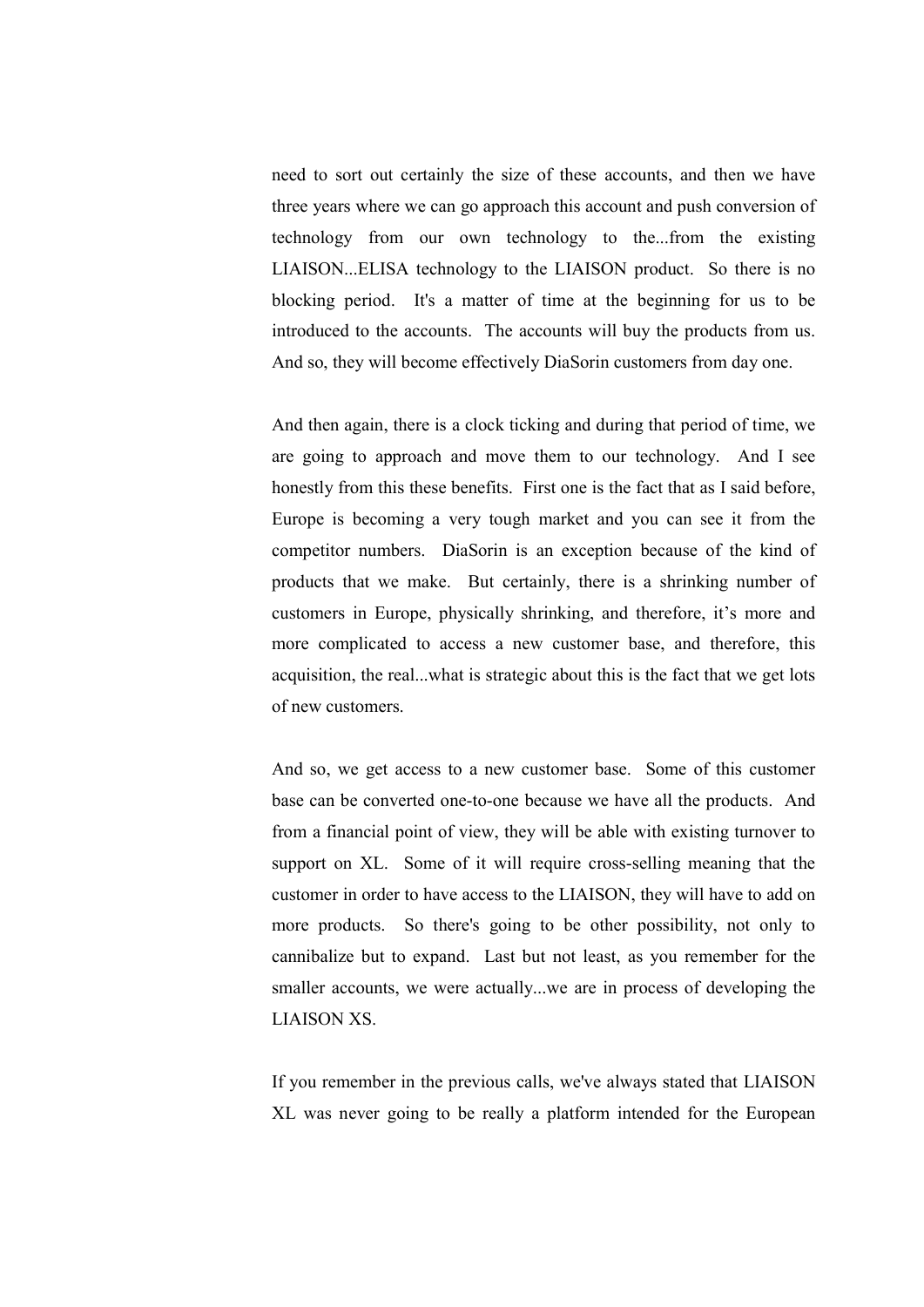market. It was designed for the physician office labs and smaller hospital labs in the US and/or to the emerging smaller clinics and hospitals in China. Well, this acquisition is changing this a little bit because it's adding Europe to the map, because some of the accounts that we will inherit through this acquisition are too small for an XL, but they fit the XS. And therefore again, it is strategic also in a different setting where it provides now an opportunity to the LIAISON XS also in Europe.

PIERGIORGIO PEDRON: Hi, Maja. So your first question regarding the like-for-like growth. So what I said is that in half one, it was a touch above 7% like-for-like, helped by very strong and healthy O2 at more than 7.5% like-for-like. I believe this is at constant exchange rate. I am quoting to your numbers at constant exchange rate.

> Your second question, I believe it was regarding molecular sales. I believe it's not possible still to make a comparison on molecular sales, because the Focus' business was acquired in May last year, but what I can tell is that molecular products are growing double-digits overall year-overyear, which is in line with our expectations.

MAJA PATAKI: Thank you very much for that. Just a quick follow-up on molecular, I understand that you know, Focus was just acquired last year, but then again the previous DiaSorin molecular business was small. So it shouldn't really make a difference. So I am just trying to understand, if there...if the slowdown is related to the flu season, so we should see the seasonal patterns throughout the year or whether there was something else in there?

PIERGIORGIO PEDRON: I still don't understand how you can say it's slowing down.

MAJA PATAKI: On Q1...no, just on Q1, if we compare Q1 revenue...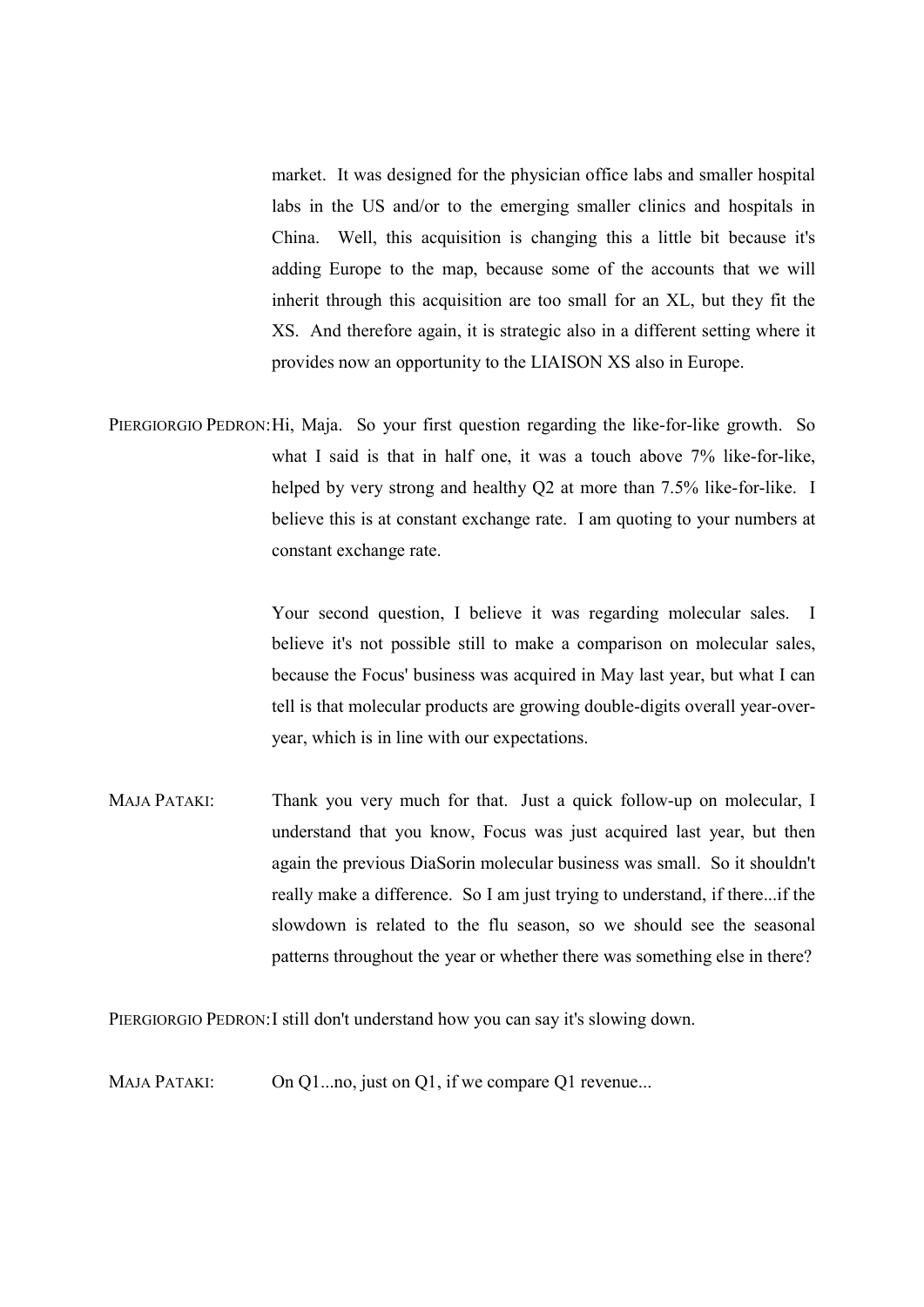PIERGIORGIO PEDRON: Quarter-to-quarter, yes.

- MAJA PATAKI: Yes, quarter-on-quarter, I am sorry, yes, not slowing down on last year, just quarter-on-quarter.
- PIERGIORGIO PEDRON: Quarter-on-quarter, it is certainly flu. I mean, a good chunk of that business that we brought is flu related. And so, you expect Q1, Q4 to be higher and Q2 and Q3 to be softer, yes.
- MAJA PATAKI: Okay, brilliant. Thanks, that's what I was trying to understand. Thank you.

PIERGIORGIO PEDRON: Thank you.

OPERATOR: The next question is from Scott Bardo of Berenberg. Please go ahead.

SCOTT BARDO: Yes, thanks very much for taking my questions. So first question or a series of questions, relate to clarifying the Siemens ELISA acquisition. And apologies for relatively simplistic questions, but I am sure you will be able to bridge my understanding. Firstly, the question is, how were you able to buy this business 2.5 times EBITDA, it seems very cash generative and relatively stable business. So I mean, is there something structurally wrong with this business, is it also deteriorating rapidly? Second part, and following on from that, Siemens to my understanding already [indiscernible] CLIA based technology with ADVIA Centaur. So why is it they didn't convert their existing customers instead selling it to you cheaply? And last and related question, just to understand actually the structure of their customer relationships. Why is it you need to acquire this business to convert these customers to your platform, why can't you just do so in free market today, without having this business within your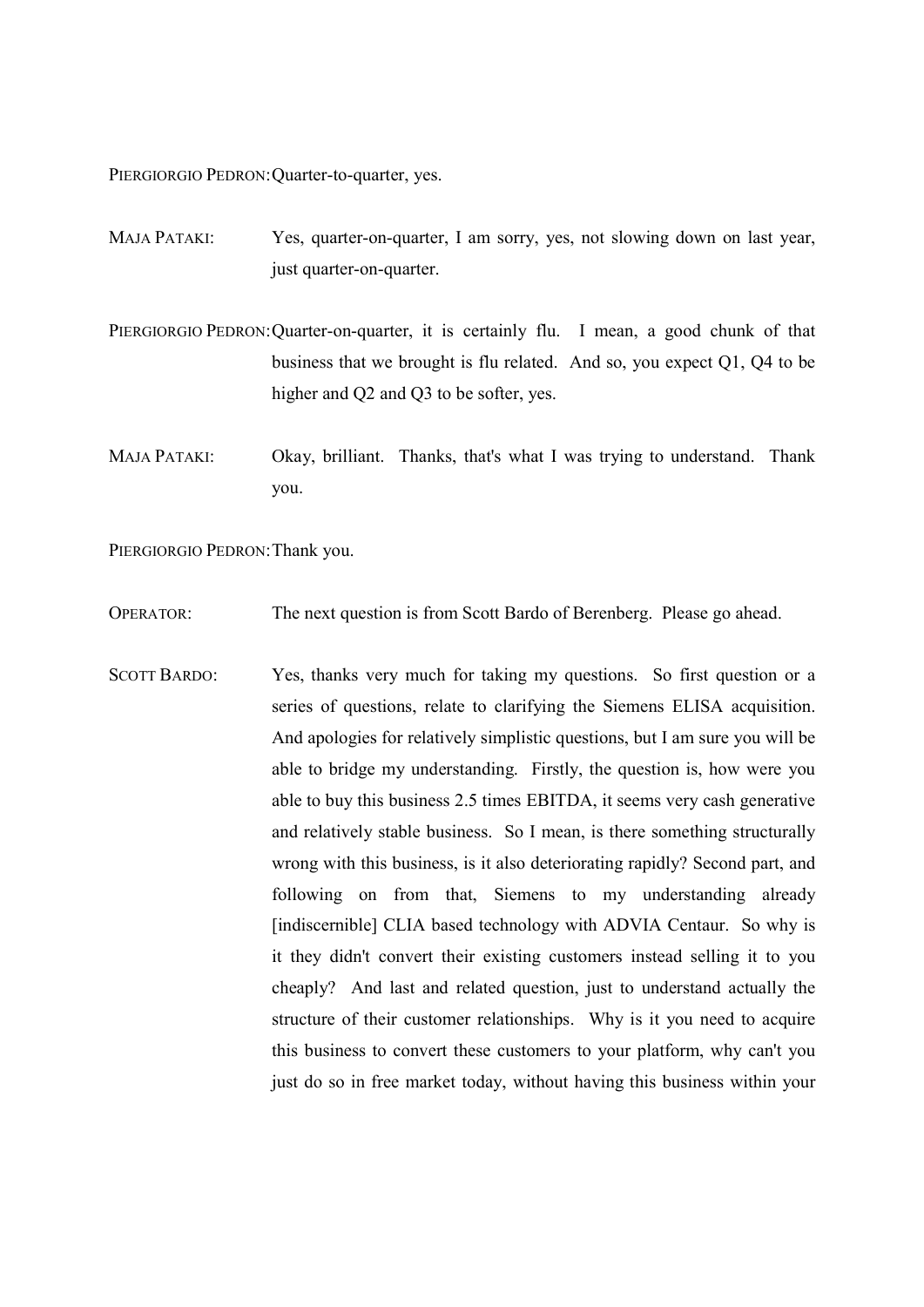current mix? So perhaps, if you could just talk a little bit about that and complete my understanding, I would appreciate and I have a follow-on?

CARLO ROSA: Okay, I will take this, Scott. First one, why a small price? I don't think you should ask us, you should ask Siemens. But let me just give you a hint, we have a history of acquisitions where…when you...and I think that Murex one was also paid in line with these numbers, where…when you go to a very large conglomerate and you a piece of it which is a nonstrategic...usually you know, the conglomerate…the large Company is valuing this in terms of decrease in the entropy of the system, and providing them which is more a strategic focus, you know, all these intangible benefits that are...that comes through this dismissal and for that reason the tangible value that they attach to this asset usually is smaller.

> And again, it's not only Siemens with this asset, it's Abbott with ELISA. And in a way also the acquisition of Focus has been, if you compare to market prices and multiple has been a very good acquisition. So this is part of you know, when we talk about it…about our M&A strategy and we keep saying, guys, you know, we don't go after the traditional...the traditional assets, because it's too simple. When you go after a traditional asset then you have Thermo Fisher and Danaher competing with you, and then you are left at square one. These are the kind of very good acquisitions that you can make to create value for your shareholders. Now, for non-strategic asset that can be strategic for you.

> Now the second question is, why you guys...why Siemens didn't convert? It's very simple because they don't have that menu. So Siemens went through conversion of part of this business with the exception of those products which are specialty products, that they don't have on their center platform but they had on the ELISA. Don't forget that this ELISA line was...is actually a glorious line, it was the Baring [ph] line and it was...this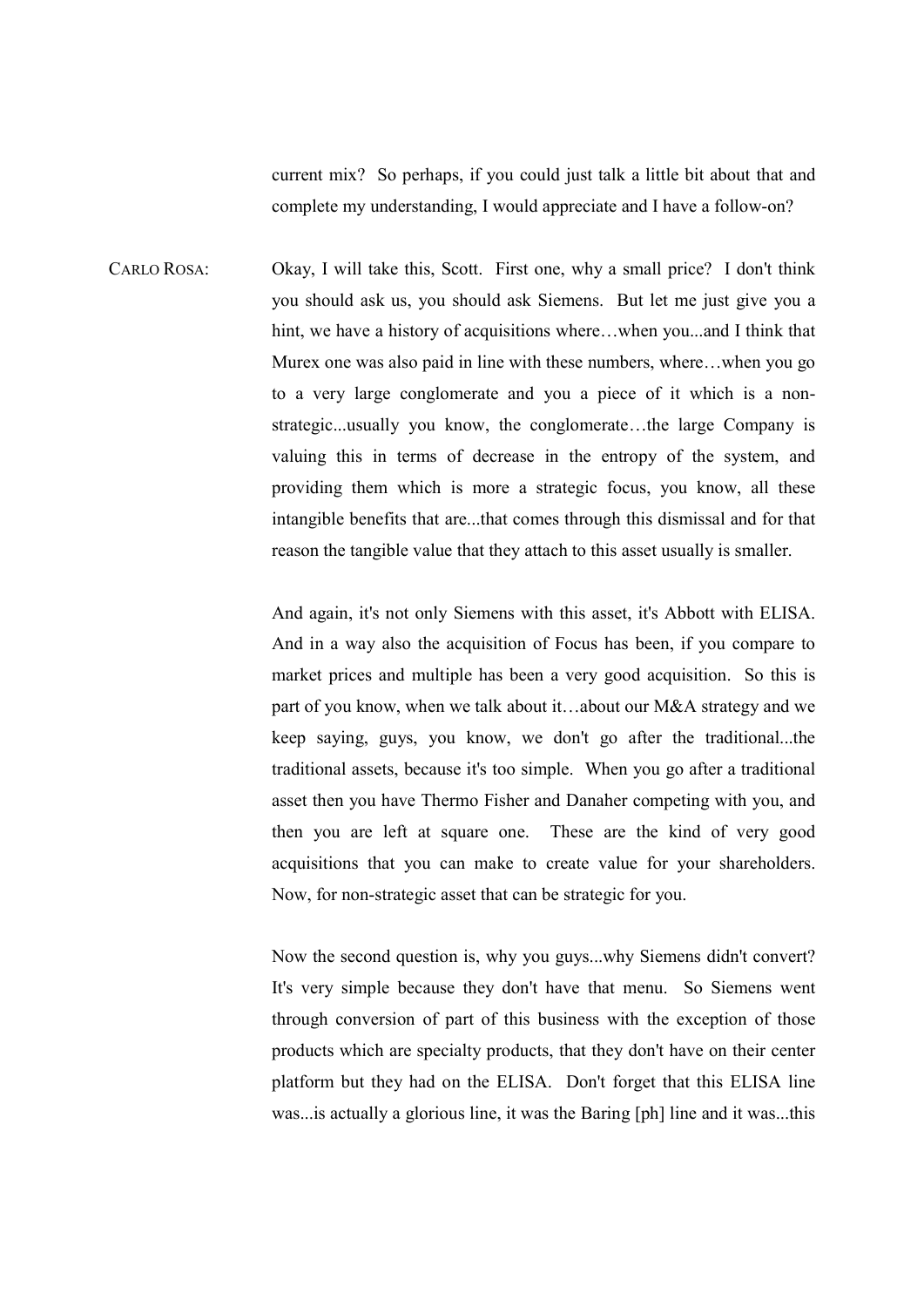was us DiaSorin and Baring and [indiscernible] were the first companies that launched this kind of products in the world 30 years ago.

 Some of it has been cannibalized, but then what's remaining is...are the specialties that we do have on the platform and Siemens, Roche, both don't have. And at that point the only...if you look at Siemens they only had two opportunities. One was to, if it is non-strategic you shut it down, but then you leave a good customer base with a problem. The other one is, you know, get a value from these assets, but also get a value for your customers, because I...we have not seen the customer base, but I expect that these are Siemens customers. So they are not only people buying ELISA, they are people that most likely have lots of products bought from Siemens.

 And so, Siemens being a big...a good supplier for the customer base, had to find a solution that allows these customers to someone that could continue to supply. And actually that was a long part of the discussion with Siemens, the fact that they wanted to make sure that we would continue to provide service and support to their loyal customer base. Okay, so this is why they didn't convert.

 Why is it difficult? Why do you need to buy this and why you cannot go after this asset? Yes, but this is a Siemens customer base. This is, again, we expect that to go in these labs, their labs in Germany, in Austria, in Eastern Europe where there is Siemens pretty much; there is a Siemens acceptance over a full product line. So these were good products in ELISA for these accounts. We were winning some of these accounts, but certainly it would take more time to simply getting the list and go visit, and you are a supplier at this point of theirs with ELISA. You are there with the Siemens blessing, because you bought this business from Siemens and you promised pretty much in the contract that you will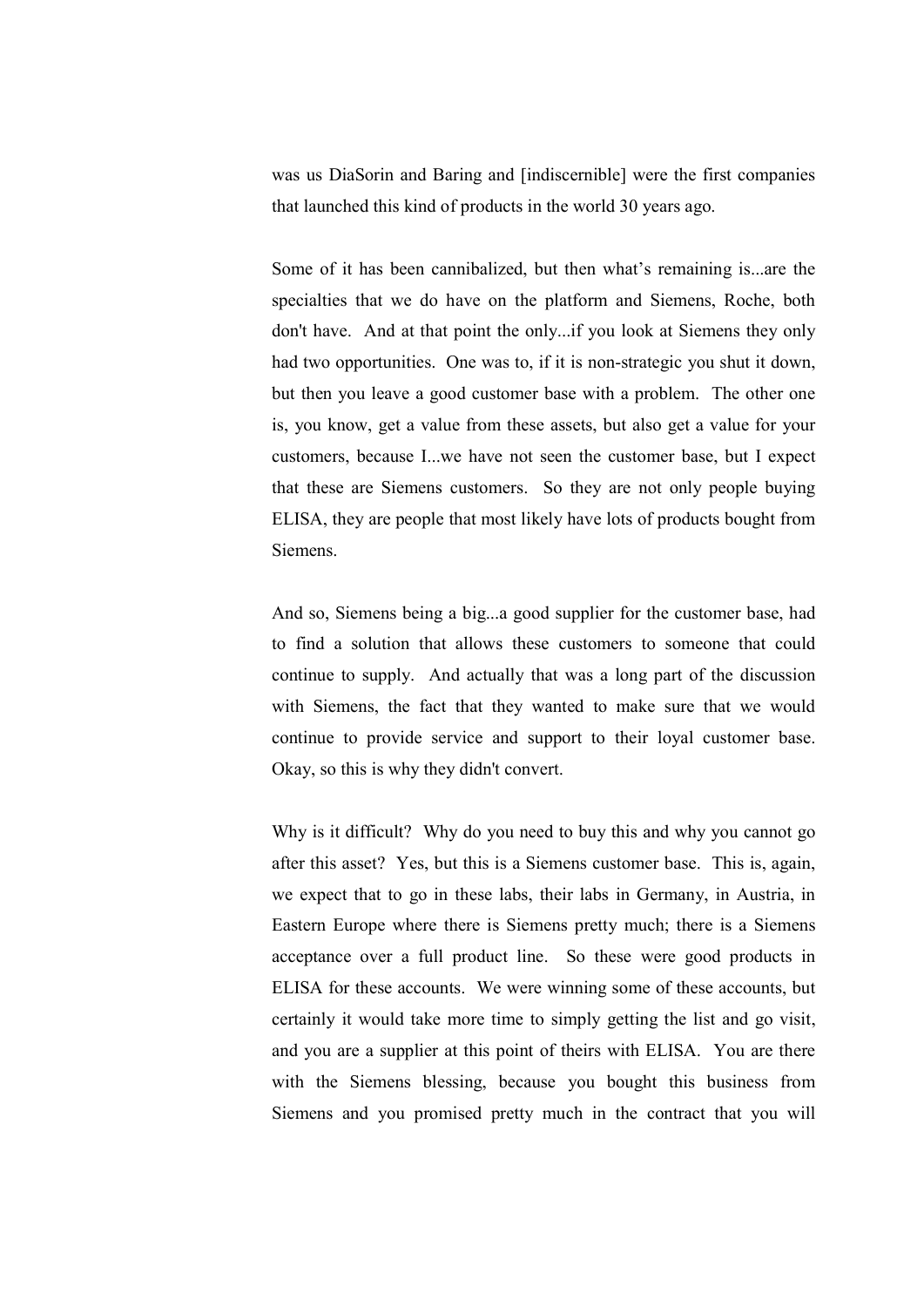continue to supply and service these accounts. So it's different than just trying to sort out through statistics, where the businesses go after it.

SCOTT BARDO: Okay, very good. Thank you for clarifying. So just to think about then the...how we think about the phasing of this sort of transition. Did the revenues for this business decline over the next few years, and so, you effect the conversion or do you see it sort of stable at this €47 million level and growing and perhaps just a few comments there? And also, are you done actually with respect to your ELISA asset acquisitions in Europe to support this LIAISON XS endeavor? Thank you.

CARLO ROSA: Okay, first question, ELISA is traditionally a declining business, but you should really split...I think, when it comes to this business you see that the European core business that they have is relatively stable because again, in specialties, and there are a few blood banks in Germany that are using some of the ELISA products, so that portion of the business is relatively stable. There is a portion of the business...this business that is more related to very large tenders in the so-called export market, typically Middle East and some other countries. And that kind of business is less, let me say, stable because you can get the tender for 3 years, you can lose the tender for 3 years. So overall, we see that this business as standalone, probably it's a historical decline of 3% to 5%, but again, as a combination of stability in Europe and then up and down vis-à-vis the international markets.

SCOTT BARDO: Thank you.

OPERATOR: For any further questions, please press "\*" and "1" on your telephone. The next question is from Luigi De Bellis of Equita SIM. Please go ahead.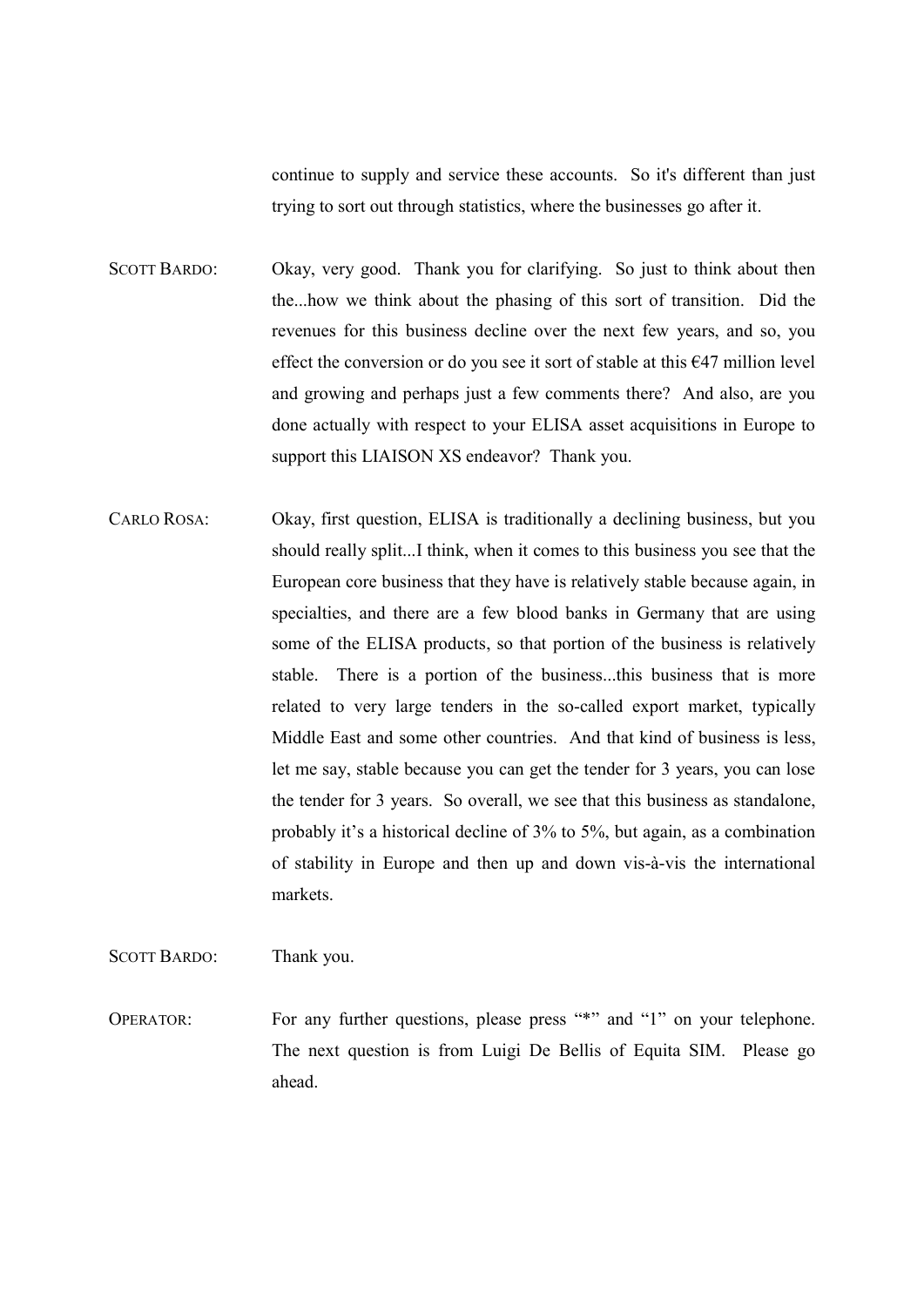- LUIGI DE BELLIS: Yes, good afternoon, two quick questions from me. The first one, could you quantify the phasing of OPEX expected in the second half? And secondly, this deal on Siemens acquisition, I know it's too early, but could you give us a rough indication of conversion rate expected from ELISA to CLIA in the next 3 years' period and the churn rate expected? Thank you.
- CARLO ROSA: Look, I will take the second one. I think you will need to wait because we are going...after closing, we are going to revisit the 3 years' plan and we're going to give an indication of what we expect this business to add to the plan just presented a month ago. So I cannot today comment on conversion.
- PIERGIORGIO PEDRON: Yes, hi, Luigi, the question on OPEX, I cannot give you the exact number, but historically what happens is that H2 usually is higher in terms of OPEX compared to H1, and on top of that, we also had some, let me say, projects which were expected to happen in H1, which will actually happen in H2. So that's why we're seeing in my remarks that we're going to see, you know, we had a positive impact in H1 coming from raising of OPEX. So that's it, I cannot give you our budget number.
- CARLO ROSA: If I may make a qualitative comment on the OPEX, I see [indiscernible] that explains why we expect an increase, I think due to mainly for 2 reasons. If you remember, we have discussed about initiatives intended to increase efficiency. When it comes to manufacturing these initiatives are that...we were expected to incur some of the costs in Q1, Q2. Some of this cost has moved to Q3, Q4, that's one example.

 The second one has to do with DiaSorin Molecular because we, as you know, have changed all management in DiaSorin Molecular, replaced it. We are getting to full staff now. Actually we hired a General Manager and we hired some senior people, and therefore, the running rate of cost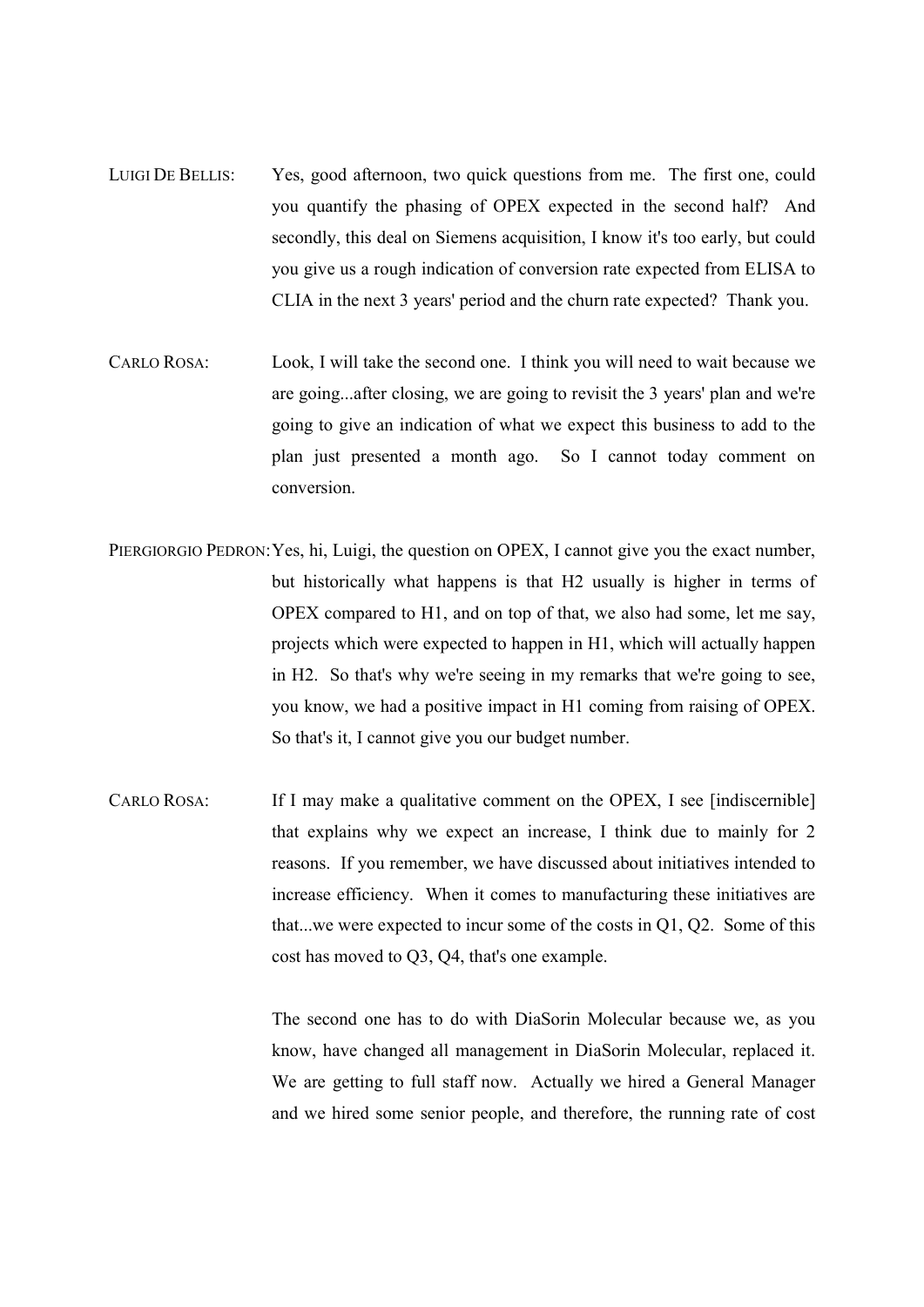vis-à-vis in molecular that you've seen in Q1 and Q2 is a little light compared to what you will see in Q3 and Q4. This is why I think Piergiorgio was hinting that historically our cost base in the second and third...in third and fourth quarters is higher than the first 2.

LUIGI DE BELLIS: Thank you very much, very clear.

OPERATOR: The next question is a follow-up from Scott Bardo of Berenberg. Please go ahead.

- SCOTT BARDO: Thanks very much for taking my follow-up. Yes, so I am on to the fact we didn't get, if you like, the second part of your second question, which was well, there's an expression that good things coming through as you have done two acquisitions more recently, but this latest one not really materially denting your capital position. So are there more acquisitions to come do you foresee or do you have enough on your plate now to focus on internally? So that's a question for Carlo, please. And the second question for Mr. Pedron. I think at the beginning of the year, if I recall correctly, you were somewhat cautious about gross margin pressure or deterioration year-on-year and suggesting you would compensate that with operational leverage. We've seen relatively stable gross margin. So could you give us an update on where you foresee the gross margin on a full-year basis and whether this is the principal driver of your improved guidance? Thank you.
- PIERGIORGIO PEDRON: Yes, I would start with the gross margin one, Scott. We don't give guidance on gross margin, we give guidance on EBITDA, and it's not very easy to forecast the gross margin ratio when you have so many moving parts. Here we are talking about a difference of  $\epsilon$ 1 million,  $\epsilon$ 2 million over revenues of  $E$ 319 million. Said that, the overall trend which I see is that again, I believe the gross margin would be flattish at best, we lost 20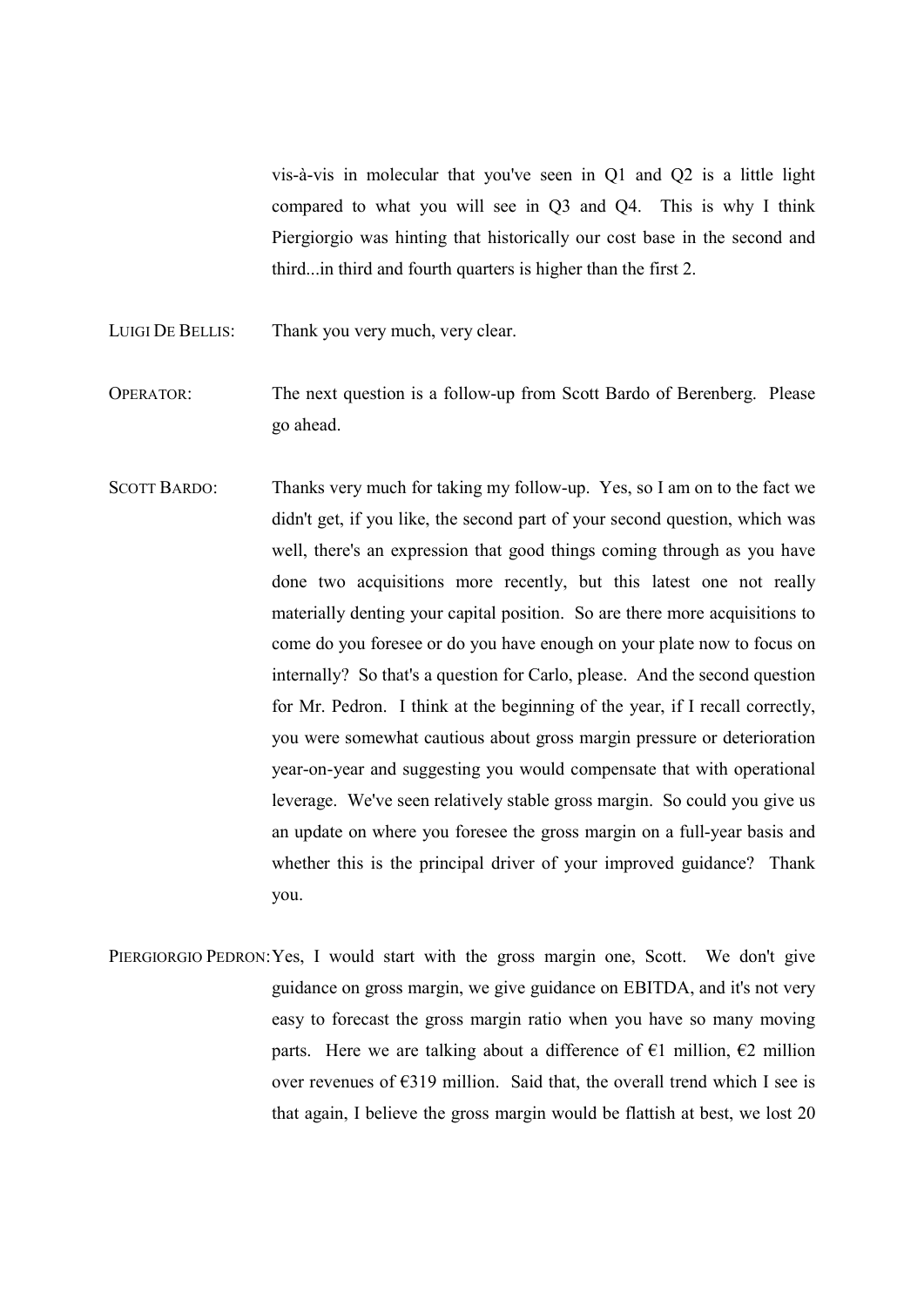basis points, which is not much, but still we lost 20 basis point compared to H1. As a result as said, of several plus and minus, amongst the plus we have the fact that we have been able to do well on the manufacturing margin because of the fact that we are selling a lot of high specialty products which deliver to us better margins.

 As you've heard, we sold more Vitamin D in the first two quarters than what we expected, which is kind of helping the margin. And we start seeing [indiscernible] positive effect of the operational excellence initiatives we discussed about during Investor Day. And also there, it's a new projects, it's not very easy to be really accurate on gross margin. So I believe you should allow us a little bit of flexibility there.

 I believe the main message we intend to deliver is that at EBITDA level we are in a very good position to maintain the 39%...38.5%, 39% profitability that we basically gave. I believe the other question was on the  $-2$ 

CARLO ROSA: Acquisitions. Look, as said, we do not participate to traditional acquisitions, let me call it the road shows, because we know that if we go for these kind of assets, competition is fierce and we are not prepared as we speak paying for certain multiples that today market for certain very hot assets is demanding. And also as I keep saying, we are not forced into an acquisition spree, because we have...within it, we have the technologies, we have ideas, and we have products with people. And so our acquisition strategy has always been, let me call it predatory, if I may, meaning that it may be that for a couple of years you don't see much as it happened. Then it may be that through our channels and alliances, we sourced assets.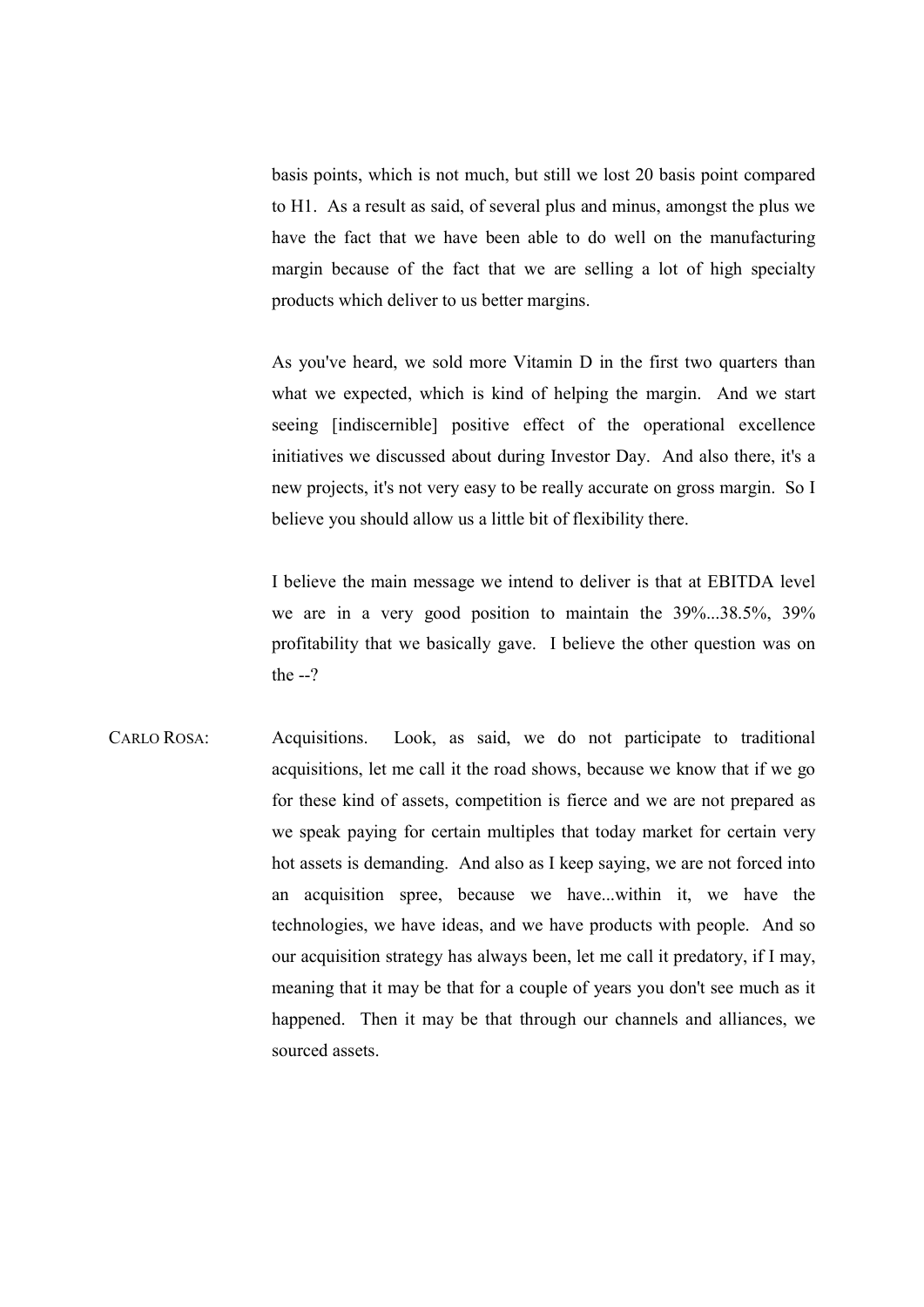Now we come to, I mean Focus last year, this asset in 2017. I cannot honestly foresee whether we are going to find one tomorrow or two years from now. You know, what we are interested to buy and you know that there is a very serious commitment by our main shareholder to allow the Company to pursue its strategic interest when it comes to strategic assets. So it's a wait-and-see, it's very complicated to say when it is going to happen again, Scott.

- SCOTT BARDO: Thank you for your answer. Perhaps this very one quick follow-up, I may be asking in a slightly different way, does this Siemens acquisition you made provide enough infrastructure or addressable opportunity for a selfsupporting, self-sustaining LIAISON XS model in Europe, or do you need to add additional relationships to make that a standalone model in Europe? Thank you.
- CARLO ROSA: No, standalone will never be standalone because as said, if you compare Europe to the potential for this platform in other geographies, it's still small, but the difference fundamentally is that it used to be...we were not considering Europe at all in our strategy whereas today it's back on the map, meaning that this is why I did comment before, Europe strategically for DiaSorin is very well positioned because short-term you see that we are enjoying growth mid-term which means for the next 3 years, we now have a business.

 This acquisition is fundamentally to support our European business where we get lots of new customers, a good customer base and now also allows us to put a play the LIAISON XS. Not to mention the fact that when it comes to Europe, as you know, we also have the full opportunity for Molecular, because Quest was not playing at all in the European arena. This why I'm saying, Europe strategically is very well set as far as what it